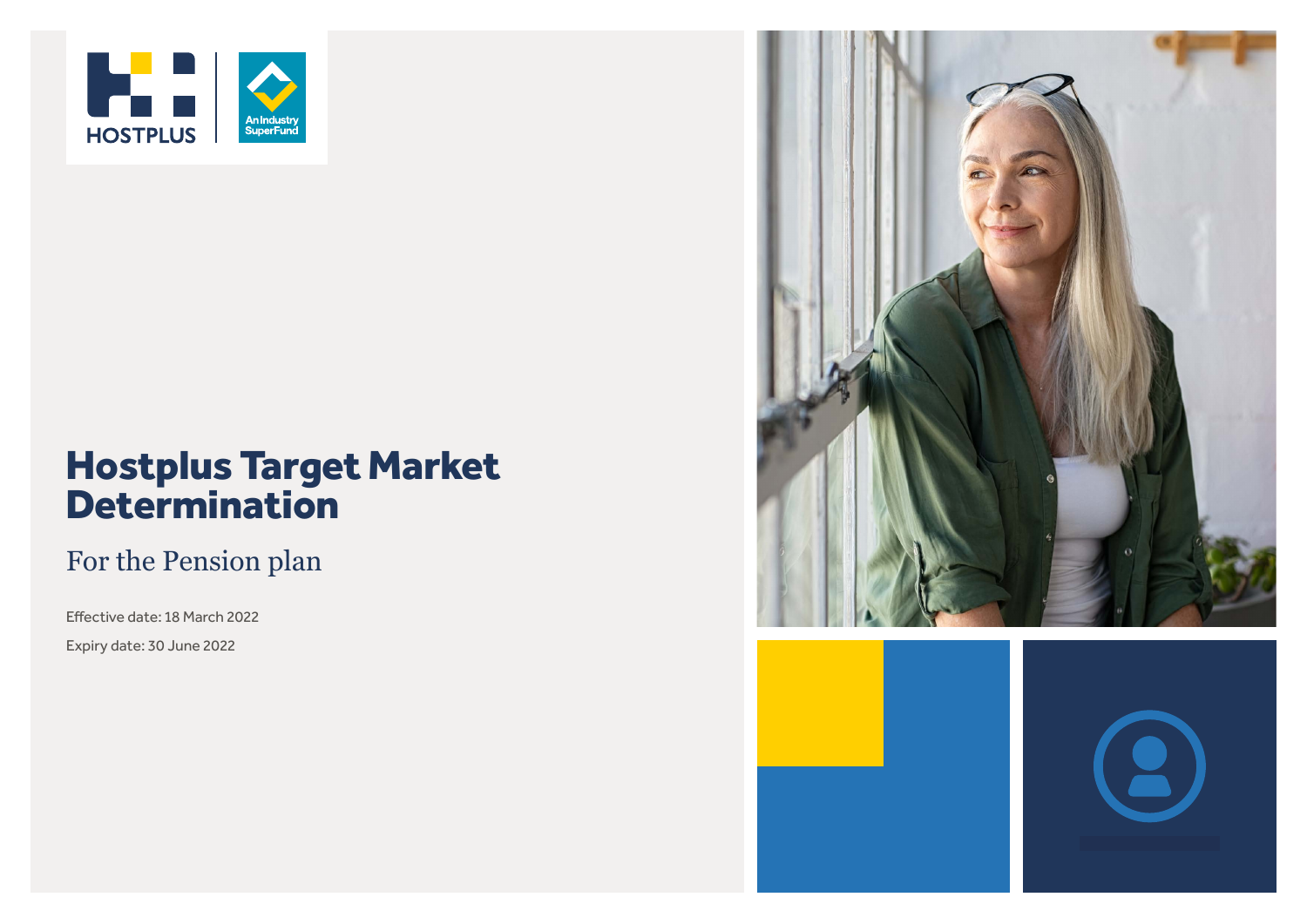

### 1. Purpose

This Target Market Determination (TMD) seeks to offer distributors and Hostplus staff with an understanding of the class of consumers for which this product has been designed, having regard to the likely objectives, financial situation and needs of the target market.

Members should refer to the Product Disclosure Statement (PDS) and supporting guides for detailed product information.

### **Product description**

*The Hostplus Pension Plan* provides members a great way to secure a regular income in retirement, or while they transition to retirement (TTR). With flexible payment options and a diverse choice of investments, it allows members to control their retirement lifestyle.

This document is not a Product Disclosure Statement and is not a summary of the product features or terms of the product. This document does not take into account any person's individual objectives, financial situation or needs. Persons interested in acquiring this product should carefully read the Product Disclosure Statement for Pension plan, available at [hostplus.com.au](https://hostplus.com.au) and consider obtaining financial advice before making a decision whether to acquire this product.

Hostplus Target Market Determination | 2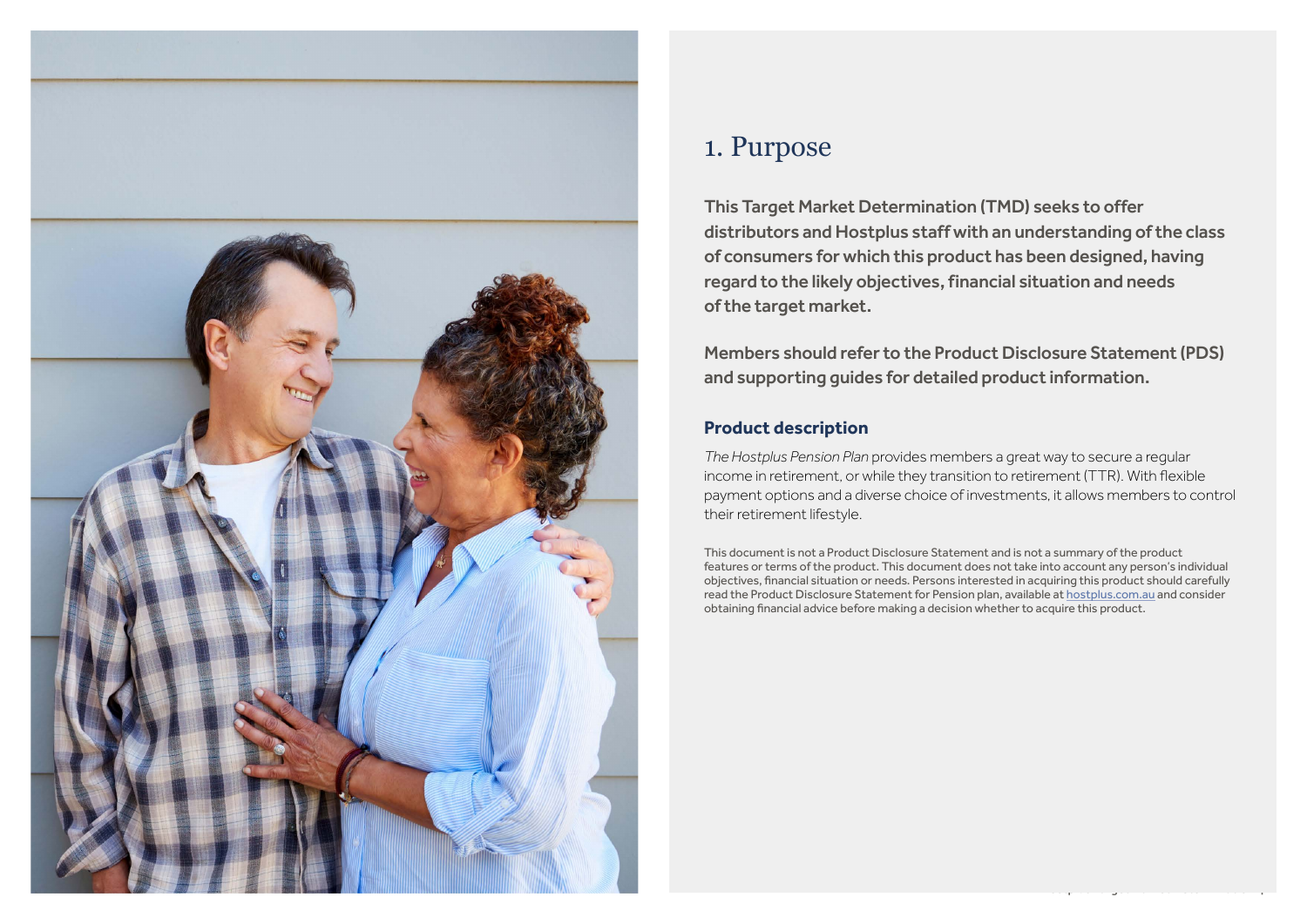### 2. Target market

This product has been designed for a broad target market and includes investment options, which allows members to tailor the product to likely match their objectives, financial situations and needs. Distributors should take note of the separately identified sub-markets for the various investment and insurance options.

The target market (and sub-markets) for the *Pension Plan* is outlined below.

**Transitioning to Retirement (TTR)** – A person in the Transitioning to Retirement<sup>1</sup> life stage life stage that wants to draw a regular income from their superannuation.

Account Based Pension – A person that wants to draw a regular account-based pension income from their superannuation.

1. Transitioning to retirement - People that have met preservation age (but are under 65) that are still employed (full time or part time).

The eligibility criteria for *Pension Plan* are as follows:

- **·** Certain investment options (Choiceplus) have specific eligibility criteria apply to them.
- **·** Certain investment options (Choiceplus and CPIplus) are only available via the Account Based Pension product.

#### Transitioning to Retirement (TTR)

- **·** A person who has reached the preservation age and is still working.
- **·** Make a minimum investment of \$10,000.

#### Account Based Pension

A person with funds currently invested in a superannuation fund (at least \$10,000) and must meet one of the following conditions of release:

- **·** Have reached the preservation age and are permanently retired from the workforce
- **·** Have reached age 60 and terminated employment
- **·** Have reached age 65
- **·** Are totally and permanently disabled
- **·** Are terminally ill
- **·** Are an eligible dependant in receipt of a death benefit income stream.

There are certain members who the *Pension Plan* is not suited (negative target market) to and to whom distribution should be avoided:

#### Transitioning to Retirement (TTR) - People that:

- **·** Have less than \$10,000 to invest
- **·** Have met any other condition of release approved by Hostplus. For example, if a member meets a condition of release it would be in their interest to use the account based pension product rather than transition to retirement product.

#### Account Based Pension

**·** People with less than \$10,000 to invest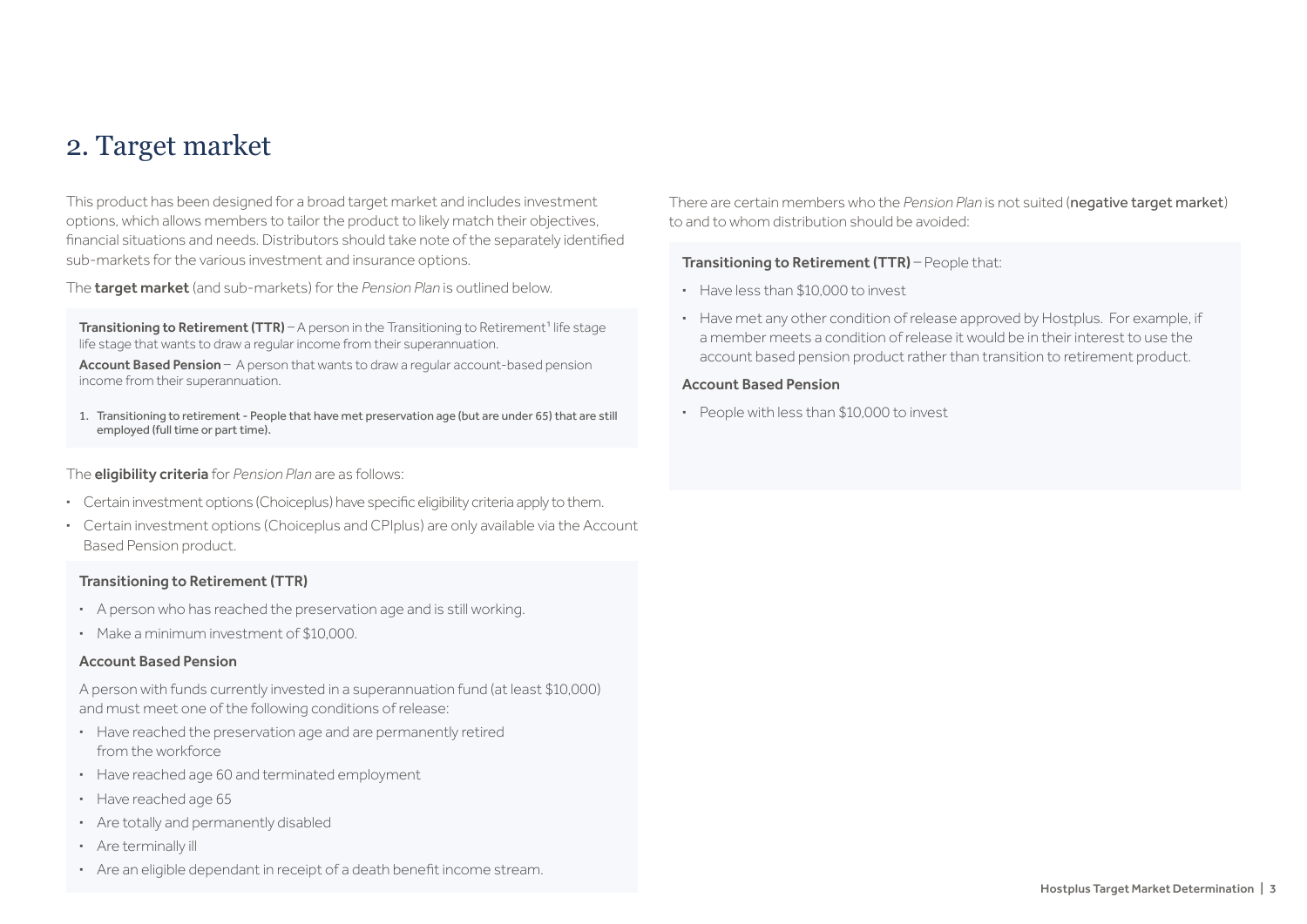### **Investment Options**

The below table defines the sub-market for each investment option within the *Pension Plan*.

| <b>Investment option</b>                        | Overall class of members designed for<br><b>Product key attributes</b>                                                                                                                                                                                                                                                                                                                                                                                                                                                                                                                                                                                                                                                                                                                                                                                                                                                |                                                                                                                |                                                                                                                                                                              |
|-------------------------------------------------|-----------------------------------------------------------------------------------------------------------------------------------------------------------------------------------------------------------------------------------------------------------------------------------------------------------------------------------------------------------------------------------------------------------------------------------------------------------------------------------------------------------------------------------------------------------------------------------------------------------------------------------------------------------------------------------------------------------------------------------------------------------------------------------------------------------------------------------------------------------------------------------------------------------------------|----------------------------------------------------------------------------------------------------------------|------------------------------------------------------------------------------------------------------------------------------------------------------------------------------|
|                                                 |                                                                                                                                                                                                                                                                                                                                                                                                                                                                                                                                                                                                                                                                                                                                                                                                                                                                                                                       | <b>Investment horizon</b>                                                                                      | <b>Level of investment risk</b>                                                                                                                                              |
|                                                 | Choiceplus (direct investment option) - not available to TTR members                                                                                                                                                                                                                                                                                                                                                                                                                                                                                                                                                                                                                                                                                                                                                                                                                                                  |                                                                                                                |                                                                                                                                                                              |
| <b>Australian Shares</b><br>(S&P/ASX 300 Index) | Members who want a more active role in the investment and management<br>of their superannuation, by investment into companies in the S&P/ASX<br>300 Index, selected Exchange Traded Funds (ETFs) and Listed Investment<br>Companies (LICs) and Term Deposits.<br>To be able to invest in Choiceplus, a customer must:<br>. Be a Hostplus member with more than \$10,000 in their account.<br>• Have access to the internet, a current email address and registered<br>for Choiceplus.<br>. Read and accept the terms and conditions during the<br>registration process.<br>• Maintain a minimum balance of \$2,000 in one or more of their Hostplus<br>pre-mixed, sector, or individual manager investment options.<br>· Transfer and maintain at least \$200 into their Choiceplus transaction<br>account from their other Hostplus investment options.<br>. Make an initial Choiceplus investment of \$200 minimum. | $\overline{7}$<br>years +<br>Time                                                                              | High Very high<br>Very low<br>(Based on a diversified share portfolio, expected<br>frequency of negative annual return would be in<br>between 4 and 6 out of every 20 years) |
| Exchange Traded Funds (ETFs)                    |                                                                                                                                                                                                                                                                                                                                                                                                                                                                                                                                                                                                                                                                                                                                                                                                                                                                                                                       | Dependent on the actual ETFs<br>members choose to invest in                                                    | Very low<br><b>High</b> Very high<br>(Note: It is dependent on the actual composition<br>of ETFs members choose to invest in)                                                |
| <b>Listed Investment Companies</b><br>(LICs)    |                                                                                                                                                                                                                                                                                                                                                                                                                                                                                                                                                                                                                                                                                                                                                                                                                                                                                                                       | Dependent on the actual LICs<br>members choose to invest in                                                    | Very low<br>High Very high<br>(Note: It is dependent on the actual composition<br>of LICs members choose to invest in)                                                       |
| <b>Term Deposits</b>                            |                                                                                                                                                                                                                                                                                                                                                                                                                                                                                                                                                                                                                                                                                                                                                                                                                                                                                                                       | Member should be prepared to<br>stay invested for the specific<br>term of maturity to meet<br>their objectives | $\overline{\phantom{a}}$<br><b>Very low</b><br>Very high<br>(Negative returns expected in less than 0.5 out of<br>every 20 years)                                            |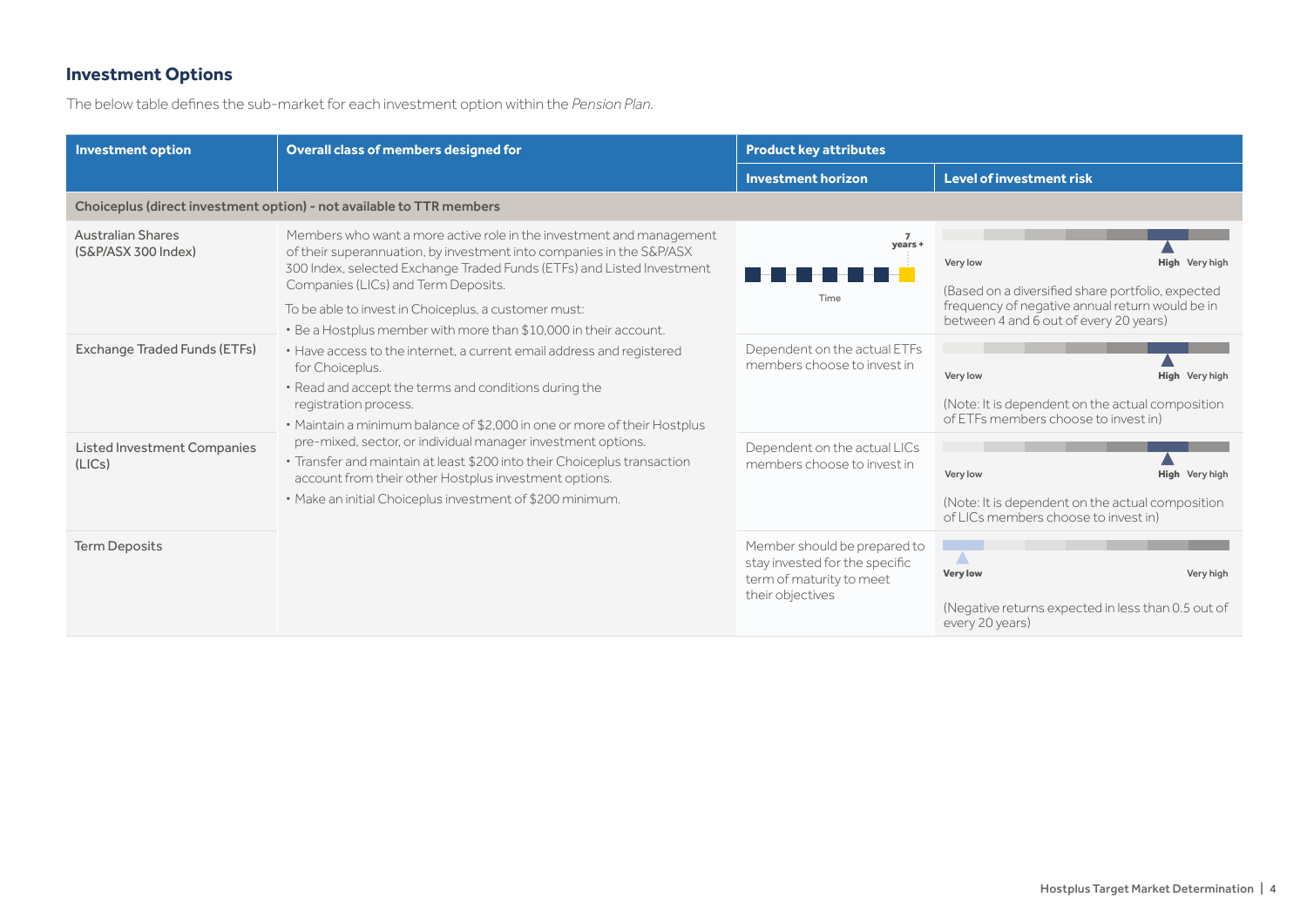| <b>Investment option</b>                            | Overall class of members designed for                                                                                                                                                                                                                                                                                                                                                                                                                                                                                                                                                                                  | <b>Product key attributes</b> |                                                                                                                                    |
|-----------------------------------------------------|------------------------------------------------------------------------------------------------------------------------------------------------------------------------------------------------------------------------------------------------------------------------------------------------------------------------------------------------------------------------------------------------------------------------------------------------------------------------------------------------------------------------------------------------------------------------------------------------------------------------|-------------------------------|------------------------------------------------------------------------------------------------------------------------------------|
|                                                     |                                                                                                                                                                                                                                                                                                                                                                                                                                                                                                                                                                                                                        | <b>Investment horizon</b>     | <b>Level of investment risk</b>                                                                                                    |
| <b>Pre-mixed options</b>                            |                                                                                                                                                                                                                                                                                                                                                                                                                                                                                                                                                                                                                        |                               |                                                                                                                                    |
| <b>Balanced (Default)</b>                           | Members with a five years plus investment horizon in pursuit of an actively<br>managed, highly diversified, pre-mixed investment option with access to<br>growth and defensive assets.                                                                                                                                                                                                                                                                                                                                                                                                                                 | 5 years +<br>Time             | Very low<br><b>Medium to high</b><br>Very high<br>(Negative returns expected in between 3 to less<br>than 4 out of every 20 years) |
| <b>Capital Stable</b>                               | Members with a five years plus investment horizon in pursuit of the lowest<br>risk, diversified, pre-mixed investment option. Capital Stable has been<br>designed for members seeking a much lower allocation to growth assets<br>such as equities (shares) and a much higher allocation to defensive assets<br>such as fixed interest and cash.                                                                                                                                                                                                                                                                       | 5 years +<br>Time             | Low to medium<br>Very low<br>Very high<br>(Negative returns expected in between 1 to less<br>than 2 out of every 20 years)         |
| <b>Conservative Balanced</b>                        | Members with a five years plus investment horizon in pursuit of a medium<br>risk diversified, pre-mixed investment option. Conservative Balanced has<br>been designed for members seeking a lower allocation to growth assets<br>such as equities (shares) and a higher allocation to fixed interest and cash. It<br>contains a similar proportion of growth and defensive assets.                                                                                                                                                                                                                                     | 5 years +<br>Time             | Very low<br><b>Medium</b><br>Very high<br>(Negative returns expected in between 2 to less<br>than 3 out of every 20 years)         |
| Socially Responsible Investment<br>(SRI) - Balanced | Members with a five years plus investment horizon in pursuit of a diversified,<br>pre-mixed investment option with a socially responsible investment style.<br>The SRI Balanced option has been designed for members specifically<br>seeking to avoid exposure to fossil fuels, companies that breach human<br>rights or labour rights, uncertified palm oil, tobacco and other particular<br>industries, while investing in assets that contribute to sustainable outcomes.<br>Compared to our default Balanced option, SRI Balanced has a similar split<br>between assets with growth and defensive characteristics. | 5 years +<br>Time             | Very low<br><b>High</b> Very high<br>(Negative returns expected in between 4 to less<br>than 6 out of every 20 years)              |
| Indexed Balanced                                    | Members with a five years plus investment horizon in pursuit of a passively<br>managed, diversified, pre-mixed investment option. The Indexed Balanced<br>option has been designed for members with a primary focus on minimising<br>fees and has the lowest Total Investment Cost of the Hostplus pre-mixed<br>options. This option aims to track established market indices. Indexed<br>Balanced does not invest in unlisted assets and instead has a higher<br>allocation to listed equities, fixed interest, and cash.                                                                                             | 5 years +<br>Time             | Very low<br><b>High</b> Very high<br>(Negative returns expected in between 4 to less<br>than 6 out of every 20 years)              |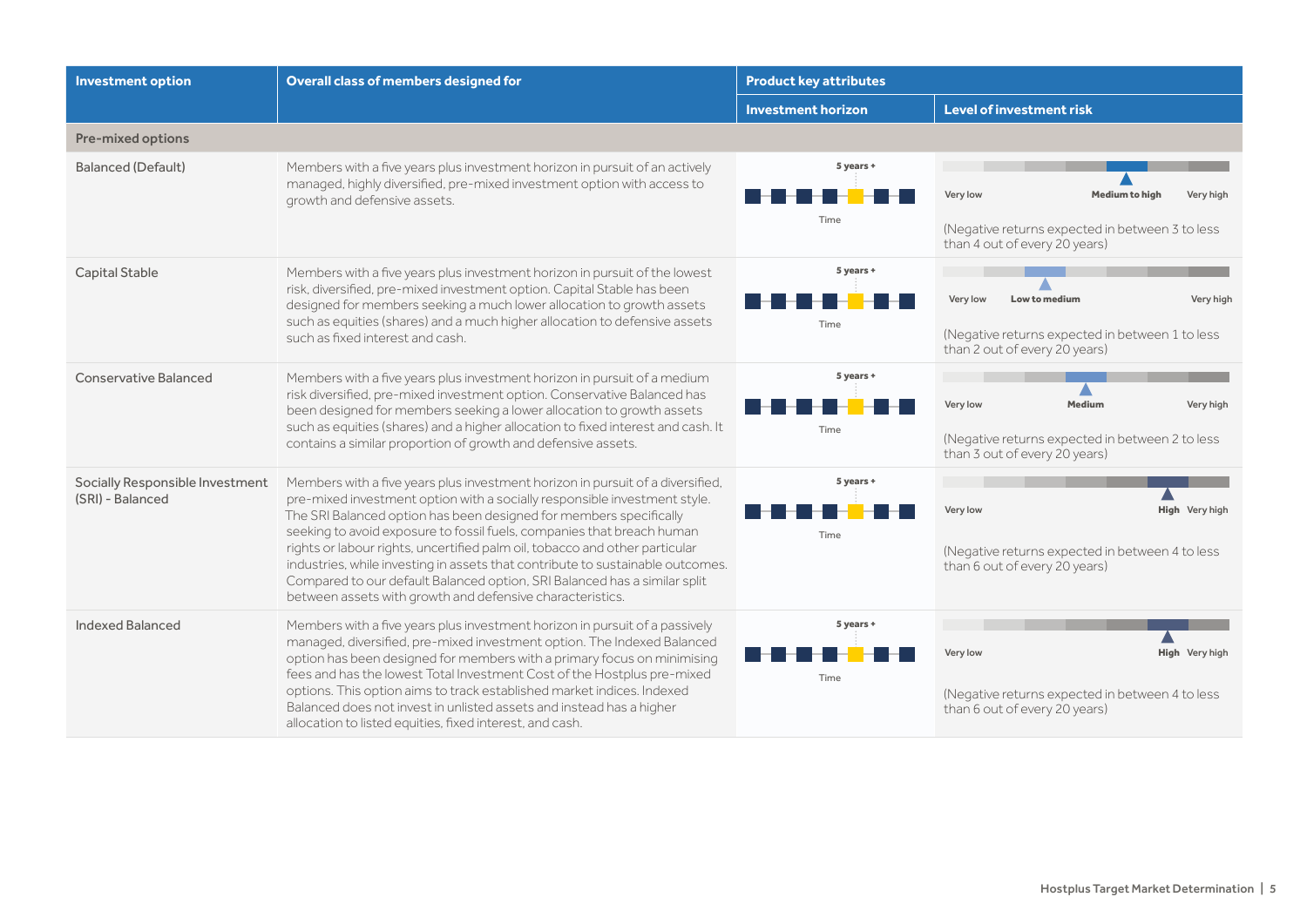| <b>Investment option</b>                      | Overall class of members designed for                                                                                                                                                                                                                                                                                                                                                                                                                                                                                 | <b>Product key attributes</b> |                                                                                                                                    |
|-----------------------------------------------|-----------------------------------------------------------------------------------------------------------------------------------------------------------------------------------------------------------------------------------------------------------------------------------------------------------------------------------------------------------------------------------------------------------------------------------------------------------------------------------------------------------------------|-------------------------------|------------------------------------------------------------------------------------------------------------------------------------|
|                                               |                                                                                                                                                                                                                                                                                                                                                                                                                                                                                                                       | <b>Investment horizon</b>     | Level of investment risk                                                                                                           |
| <b>Pre-mixed options</b>                      |                                                                                                                                                                                                                                                                                                                                                                                                                                                                                                                       |                               |                                                                                                                                    |
| <b>Shares Plus</b>                            | Members with a five years plus investment horizon in pursuit of a diversified,<br>pre-mixed investment option. Shares Plus has been designed for members<br>seeking a higher allocation to growth assets, being listed equities (shares)<br>and a lower allocation to assets with defensive characteristics, such as<br>fixed interest and cash. It has the highest exposure to growth assets and is<br>therefore the least risk averse of our pre-mixed investment options.                                          | 5 years +<br>Time             | High Very high<br>Very low<br>(Negative returns expected in between 4 to less<br>than 6 out of every 20 years)                     |
| <b>CPIplus - not available to TTR members</b> |                                                                                                                                                                                                                                                                                                                                                                                                                                                                                                                       |                               |                                                                                                                                    |
| CPIplus                                       | Members with a two years plus investment horizon in pursuit of a low-risk<br>option targeting a consistent and competitive return above inflation over time.<br>The CPIplus return formula provides for a minimum daily return floor of zero,<br>meaning that irrespective of movements in CPI, the daily return of CPIplus will<br>not be negative even if the CPI rate applicable to that period was negative.                                                                                                      | 2 years +<br>Time             | △<br><b>Very low</b><br>Very high<br>(Negative returns expected in less than 0.5 out of<br>every 20 years)                         |
| Other investment options                      |                                                                                                                                                                                                                                                                                                                                                                                                                                                                                                                       |                               |                                                                                                                                    |
| Cash (Default) <sup>1</sup>                   | Members with two years plus investment horizon in pursuit of exposure<br>to short-term money market securities, bank deposits and other similar<br>investments. This option aims to deliver stable returns over a market cycle.                                                                                                                                                                                                                                                                                       | 2 years +<br>Time             | Δ<br><b>Very low</b><br>Very high<br>(Negative returns expected in less than 0.5 out of<br>every 20 years)                         |
| Diversified Fixed Interest                    | Members with a two years plus investment horizon in pursuit of exposure<br>to a portfolio of Australian and international government bonds and other<br>investment grade debt. This option aims to provide capital stability and a<br>return above cash over a market cycle.                                                                                                                                                                                                                                          | 2 years +<br>Time             | Very low<br><b>Medium to high</b><br>Very high<br>(Negative returns expected in between 3 to less<br>than 4 out of every 20 years) |
| Diversified Fixed Interest -<br>Indexed       | Members with a two years plus investment horizon in pursuit of exposure<br>to a portfolio of Australian and international government bonds and other<br>investment grade debt. This option is designed for members with a primary<br>focus on minimising fees. It uses an indexed-enhanced strategy base<br>upon an established market index and then seeks to add modest value by<br>exploiting market inefficiencies. This option aims to provide capital stability<br>and a return above cash over a market cycle. | 2 years +<br>Time             | Very low<br><b>Medium to high</b><br>Very high<br>(Negative returns expected in between 3 to less<br>than 4 out of every 20 years) |

1. The Cash option will be invested approximately 60% in deposits with Commonwealth Bank of Australia Limited and 40% in deposits with Members Equity Bank Limited.\* Any remaining amounts of the Cash option will be invested in separate bank deposits, short-term money market investments or other similar investments.

\*Please note that maintaining a specific allocation requires regular rebalancing and the actual allocation may vary between rebalancing dates.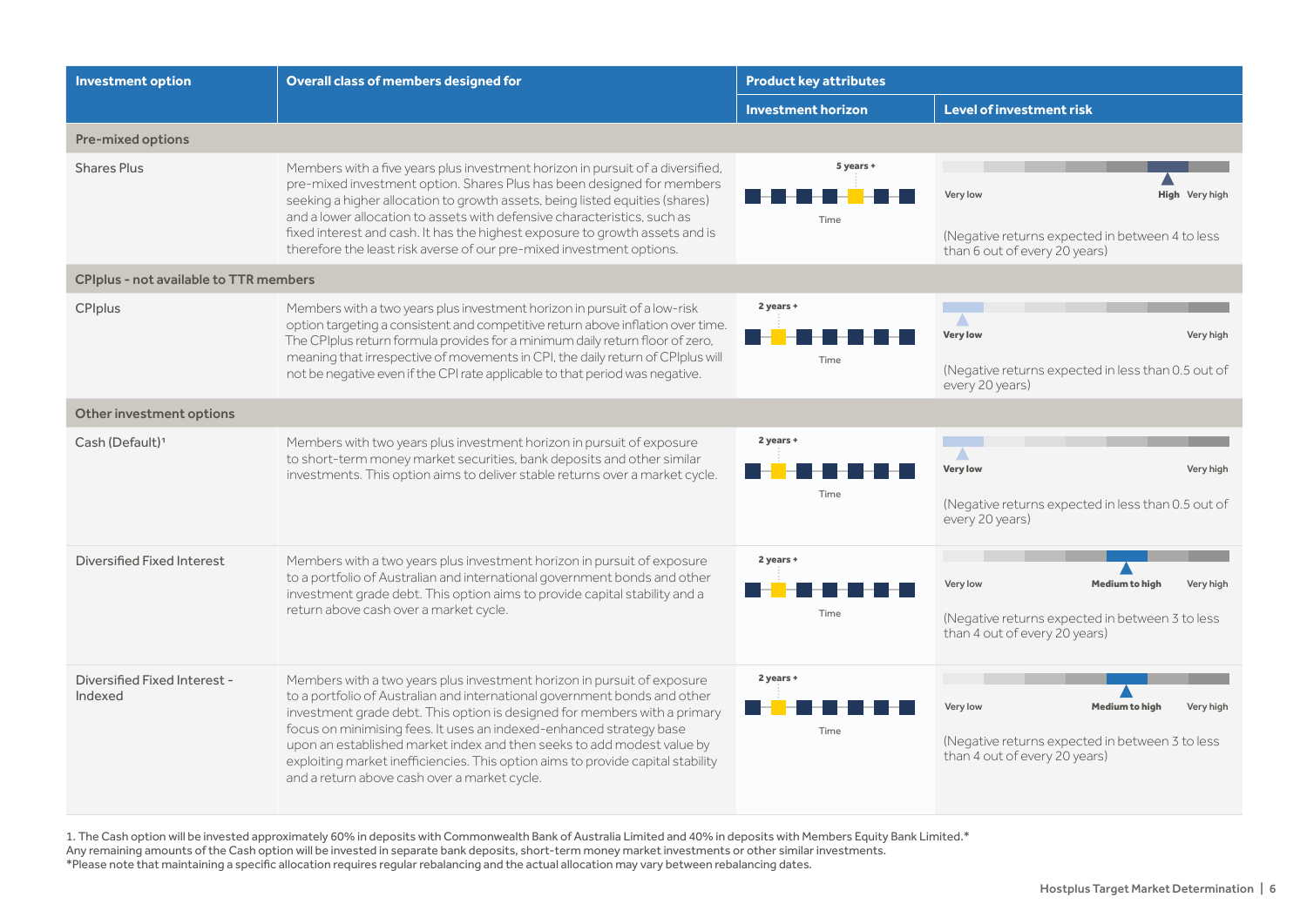| <b>Investment option</b>                                                                                                                                                                                       | Overall class of members designed for                                                                                                                                                                                                                                                                                                                                                                                                                                                                                  | <b>Product key attributes</b> |                                                                                                                                    |
|----------------------------------------------------------------------------------------------------------------------------------------------------------------------------------------------------------------|------------------------------------------------------------------------------------------------------------------------------------------------------------------------------------------------------------------------------------------------------------------------------------------------------------------------------------------------------------------------------------------------------------------------------------------------------------------------------------------------------------------------|-------------------------------|------------------------------------------------------------------------------------------------------------------------------------|
|                                                                                                                                                                                                                |                                                                                                                                                                                                                                                                                                                                                                                                                                                                                                                        | <b>Investment horizon</b>     | <b>Level of investment risk</b>                                                                                                    |
| Other investment options                                                                                                                                                                                       |                                                                                                                                                                                                                                                                                                                                                                                                                                                                                                                        |                               |                                                                                                                                    |
| Property options<br>This includes:<br>· Property<br>· Industry Super Property<br>Trust-Property*<br>· Lendlease managed<br>Australian Prime Property<br>Funds (Retail, Commercial<br>and Industrial) Property* | Members with a seven years plus investment horizon in pursuit of<br>exposure to a diversified portfolio of unlisted property assets. This<br>includes exposure to the traditional sectors, being retail, commercial,<br>and industrial. These options aim to achieve income returns and capital<br>growth over the long term.                                                                                                                                                                                          | 7 years +<br>Time             | Medium to high<br>Very low<br>Very high<br>(Negative returns expected in between 3 to less<br>than 4 out of every 20 years)        |
| <b>Australian Shares</b>                                                                                                                                                                                       | Members with a five years plus investment horizon in pursuit of exposure to<br>a highly diversified portfolio of companies listed on the Australian Securities<br>Exchange. This actively managed option aims to outperform the market<br>by carefully selecting which companies to buy and sell. This option aims to<br>achieve capital growth and income growth via dividends over the long term.                                                                                                                    | 5 years +<br>Time             | Very low<br>High Very high<br>(Negative returns expected in between 4 to less<br>than 6 out of every 20 years)                     |
| Australian Shares - Indexed                                                                                                                                                                                    | Members with a five years plus investment horizon in pursuit of exposure to<br>a highly diversified portfolio of companies listed on the Australian Securities<br>Exchange. This option is designed for members with a primary focus on<br>minimising fees. It uses an indexedenhanced strategy based upon an<br>established market index and then seeks to add modest value by exploiting<br>market inefficiencies. This option aims to achieve capital growth and income<br>growth via dividends over the long term. | 5 years +<br>Time             | Very Low<br><b>Very high</b><br>(Negative returns expected in between 6 or<br>greater out of every 20 years)                       |
| Infrastructure options<br>This includes:<br>· Infrastructure option<br>· IFM Australian<br>Infrastructure option*                                                                                              | Members with a five years plus investment horizon in pursuit of exposure<br>to a diversified portfolio of infrastructure assets. This includes exposure to<br>assets such as airports, seaports, and renewable energy generation.<br>These options aim to achieve income returns and capital growth over<br>the long term.                                                                                                                                                                                             | 5 years +<br>Time             | Very low<br><b>Medium to high</b><br>Very high<br>(Negative returns expected in between 3 to less<br>than 4 out of every 20 years) |
| <b>International Shares</b>                                                                                                                                                                                    | Members with a five years plus investment horizon in pursuit of exposure<br>to a highly diversified portfolio of companies listed on international stock<br>exchanges, including developed and emerging markets. This actively<br>managed option aims to outperform the market by carefully selecting which<br>companies to buy and sell. This option aims to achieve capital growth and<br>income growth via dividends over the long term.                                                                            | 5 years +<br>Time             | <b>High</b> Very high<br>Very low<br>(Negative returns expected in between 4 to less<br>than 6 out of every 20 years)              |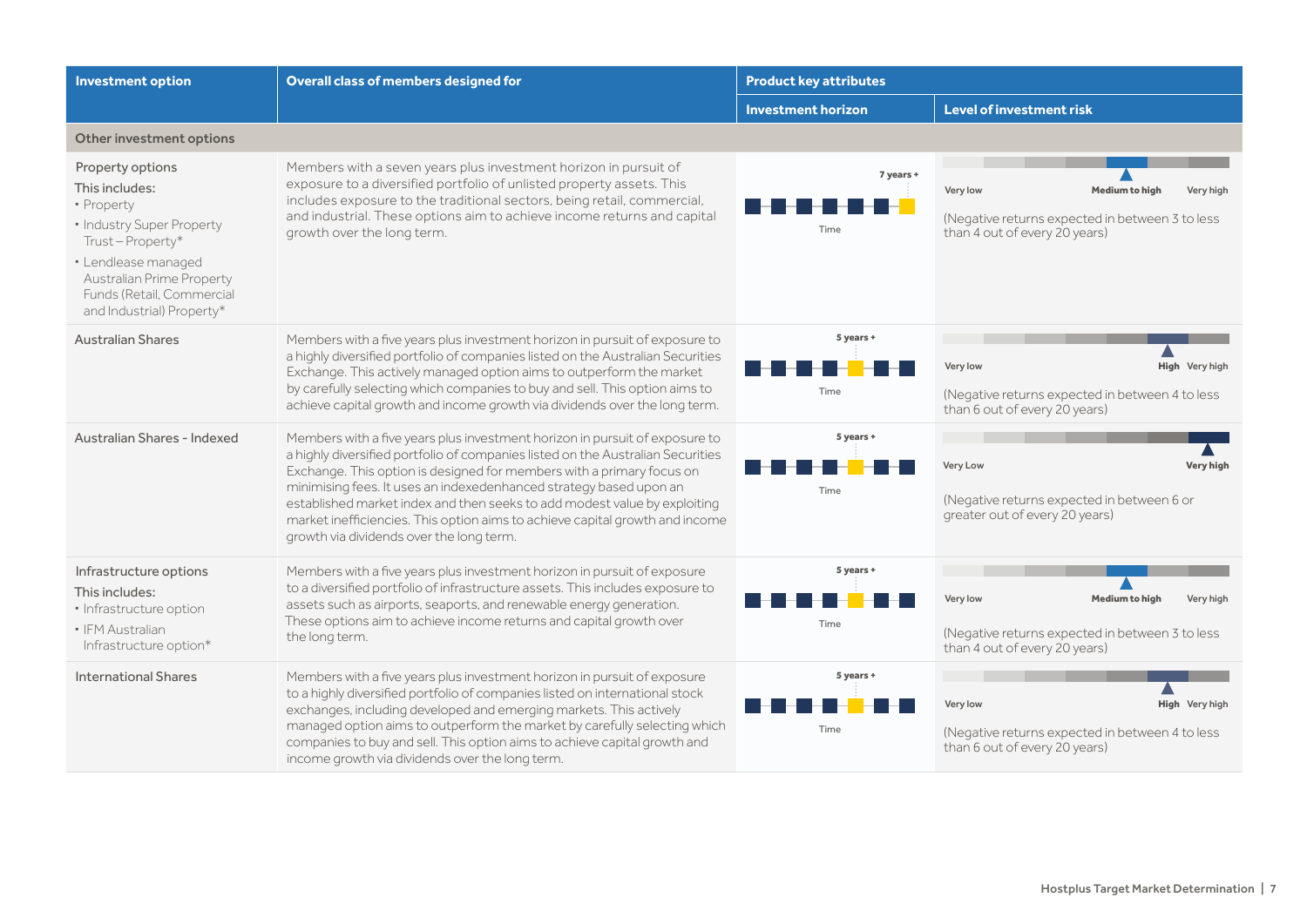| <b>Investment option</b>                                                                                                                                                                             | Overall class of members designed for                                                                                                                                                                                                                                                                                                                                                                                                                                                                                                                       | <b>Product key attributes</b> |                                                                                                                                                                                                                                                                                                                                                                                                                     |
|------------------------------------------------------------------------------------------------------------------------------------------------------------------------------------------------------|-------------------------------------------------------------------------------------------------------------------------------------------------------------------------------------------------------------------------------------------------------------------------------------------------------------------------------------------------------------------------------------------------------------------------------------------------------------------------------------------------------------------------------------------------------------|-------------------------------|---------------------------------------------------------------------------------------------------------------------------------------------------------------------------------------------------------------------------------------------------------------------------------------------------------------------------------------------------------------------------------------------------------------------|
|                                                                                                                                                                                                      |                                                                                                                                                                                                                                                                                                                                                                                                                                                                                                                                                             | <b>Investment horizon</b>     | Level of investment risk                                                                                                                                                                                                                                                                                                                                                                                            |
| Other investment options                                                                                                                                                                             |                                                                                                                                                                                                                                                                                                                                                                                                                                                                                                                                                             |                               |                                                                                                                                                                                                                                                                                                                                                                                                                     |
| International Shares - Indexed                                                                                                                                                                       | Members with a five years plus investment horizon in pursuit of exposure to<br>a diversified portfolio of companies listed on international stock exchanges<br>in developed markets only. This passively managed option aims to mirror<br>established market indices and has been designed for members with a<br>primary focus on minimising fees. This option aims to achieve capital growth<br>and income growth via dividends over the long term.                                                                                                        | 5 years +<br>Time             | Very low<br>Very high<br>(Negative returns expected in between 6 or<br>greater out of every 20 years)                                                                                                                                                                                                                                                                                                               |
| <b>International Shares</b><br>(Hedged) - Indexed                                                                                                                                                    | Members with a five years plus investment horizon in pursuit of exposure to<br>a diversified portfolio of companies listed on international stock exchanges<br>in developed markets only. This passively managed option aims to mirror<br>established market indices and has been designed for members with a<br>primary focus on minimising fees, as well as applying currency hedging to<br>seek to limit the impact of foreign currency movements. This option aims to<br>achieve capital growth and income growth via dividends over the long term.     | 5 years +<br>Time             | Very Low<br><b>Very high</b><br>(Negative returns expected in between 6 or<br>greater out of every 20 years)                                                                                                                                                                                                                                                                                                        |
| International Shares-<br><b>Emerging Markets</b>                                                                                                                                                     | Members with a five years plus investment horizon in pursuit of exposure<br>to a highly diversified portfolio of companies listed on international stock<br>exchanges within emerging market countries. This actively managed option<br>aims to outperform the market by carefully selecting which companies of all<br>sizes to buy and sell. This option aims to achieve capital growth and income<br>growth via dividends over the long term. This Option is less diversified than<br>the Fund's Default Option and has a higher risk and return profile. | 5 years +<br>Time             | Very low<br>High Very high<br>(Negative returns expected in between 4 to less)<br>than 6 out of every 20 years)                                                                                                                                                                                                                                                                                                     |
| Fixed interest options<br>This includes:<br>· Macquarie Investment<br>Management - Australian Fixed<br>Interest option*<br>· BlackRock Asset Management<br>- International Fixed<br>Interest option* | Members with a five years plus investment horizon in pursuit of exposure<br>to a diversified portfolio of government bonds and other investment grade<br>debt. These passively managed options aim to mirror established market<br>indices and are designed for members with a primary focus on minimising<br>fees. The options aim to provide capital stability.                                                                                                                                                                                           | 5 years +<br>Time             | Macquarie Investment Management -<br>Australian Fixed Interest option<br>Very low<br><b>High</b> Very high<br>(Negative returns expected in between 4 to less<br>than 6 out of every 20 years)<br><b>BlackRock Asset Management -</b><br>International Fixed Interest option<br>Very low<br><b>Medium to high</b><br>Very high<br>(Negative returns expected in between 3 to less)<br>than 4 out of every 20 years) |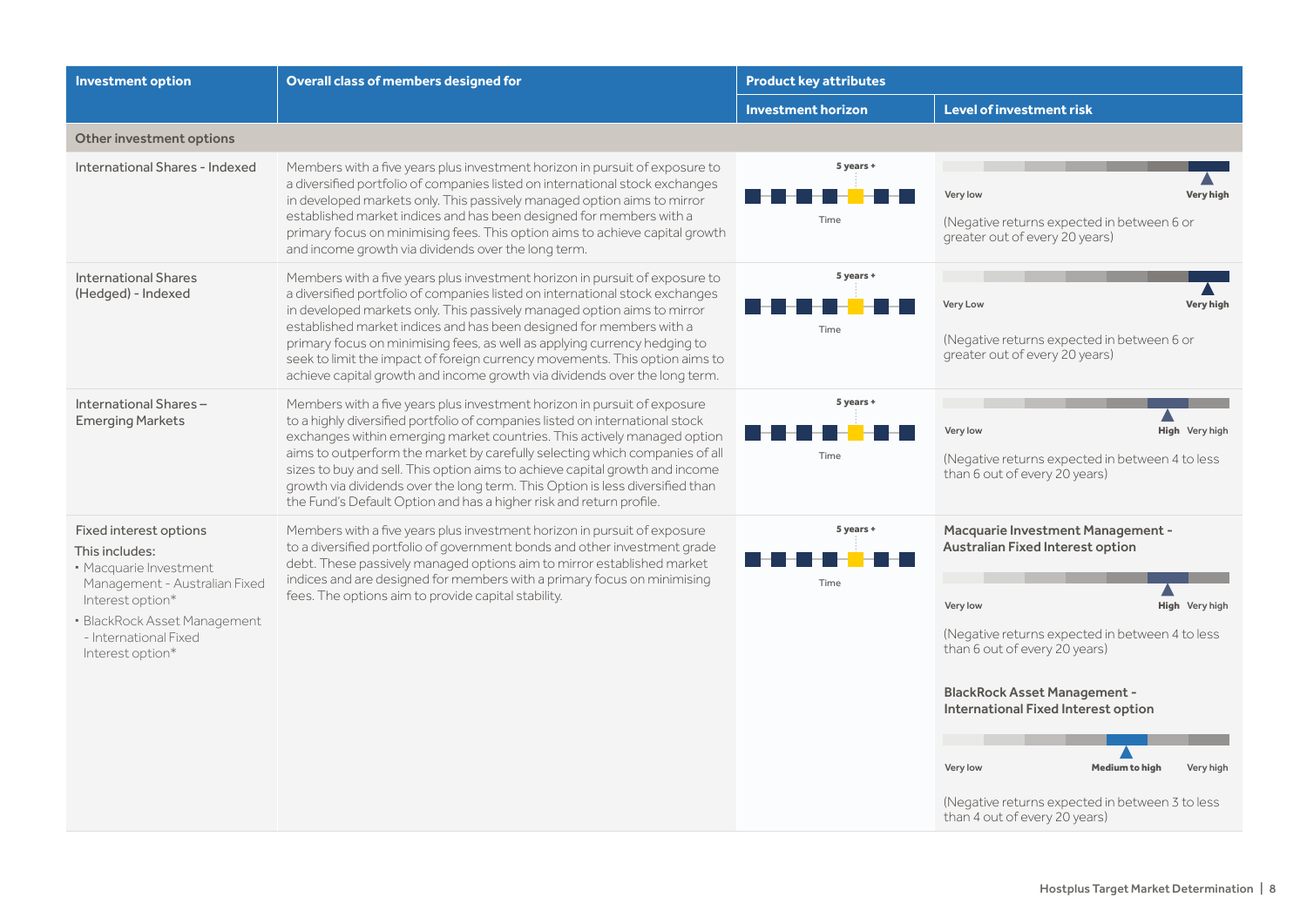| <b>Investment option</b>                                              | Overall class of members designed for                                                                                                                                                                                                                                                                                                                                                                                                                                                                      | <b>Product key attributes</b> |                                                                                                                     |
|-----------------------------------------------------------------------|------------------------------------------------------------------------------------------------------------------------------------------------------------------------------------------------------------------------------------------------------------------------------------------------------------------------------------------------------------------------------------------------------------------------------------------------------------------------------------------------------------|-------------------------------|---------------------------------------------------------------------------------------------------------------------|
|                                                                       |                                                                                                                                                                                                                                                                                                                                                                                                                                                                                                            | <b>Investment horizon</b>     | Level of investment risk                                                                                            |
| Other investment options                                              |                                                                                                                                                                                                                                                                                                                                                                                                                                                                                                            |                               |                                                                                                                     |
| IFM - Australian Shares*                                              | Members with a five years plus investment horizon in pursuit of exposure<br>to a diversified portfolio of companies listed on the Australian Securities<br>Exchange. It's designed for members seeking an indexed enhanced strategy<br>which replicates an established market index and then seeks to add modest<br>value by exploiting market inefficiencies. This option aims to achieve capital<br>growth and generate income via dividends over the<br>long term.                                      | 5 years +<br>Time             | <b>Very Low</b><br><b>Very high</b><br>(Negative returns expected in between 6 or<br>greater out of every 20 years) |
| Paradice Investment<br>Management (Small Cap) -<br>Australian Shares* | Members with a five years plus investment horizon in pursuit of exposure<br>to a diversified portfolio of listed Australian companies outside the ASX<br>top-100 as defined by market capitalisation, as well as some exposure to<br>New Zealand shares. This actively managed option aims to outperform<br>the market by carefully selecting which stocks to buy and sell. This option<br>focusses on total return of investments (capital growth and income growth<br>via dividends) over the long term. | 5 years +<br>Time             | <b>Very high</b><br><b>Very Low</b><br>(Negative returns expected in between 6 or<br>greater out of every 20 years) |
| Neuberger Berman -<br>International Shares*                           | Members with a five years plus investment horizon in pursuit of exposure<br>to a diversified portfolio of listed international companies in the emerging<br>markets. This actively managed option aims to outperform the market by<br>carefully selecting which companies of all sizes to buy and sell. This option<br>aims to achieve capital growth and income growth via dividends over the<br>long term.                                                                                               | 5 years +<br>Time             | Very low<br>High Very high<br>(Negative returns expected in between 4 to less)<br>than 6 out of every 20 years)     |

Note that detailed information on product attributes such as fees and investment objectives can be found in the Pension PDS (Pension guide) available at [hostplus.com.au](https://hostplus.com.au)

\* Important note: From 18 March 2022, the following individual manager options will no longer accept contributions, switches, or transfers in:

Macquarie - Australian Fixed Interest, BlackRock - International Fixed Interest, Industry Super Fund Property Trust - Property, Lend Lease Managed Australian Prime, Property Funds, IFM - Australian Infrastructure, IFM - Australian Shares, Paradice Investment Management (Small Cap), Neuberger Berman - International Shares.

The options will be discontinued from 30 June 2022.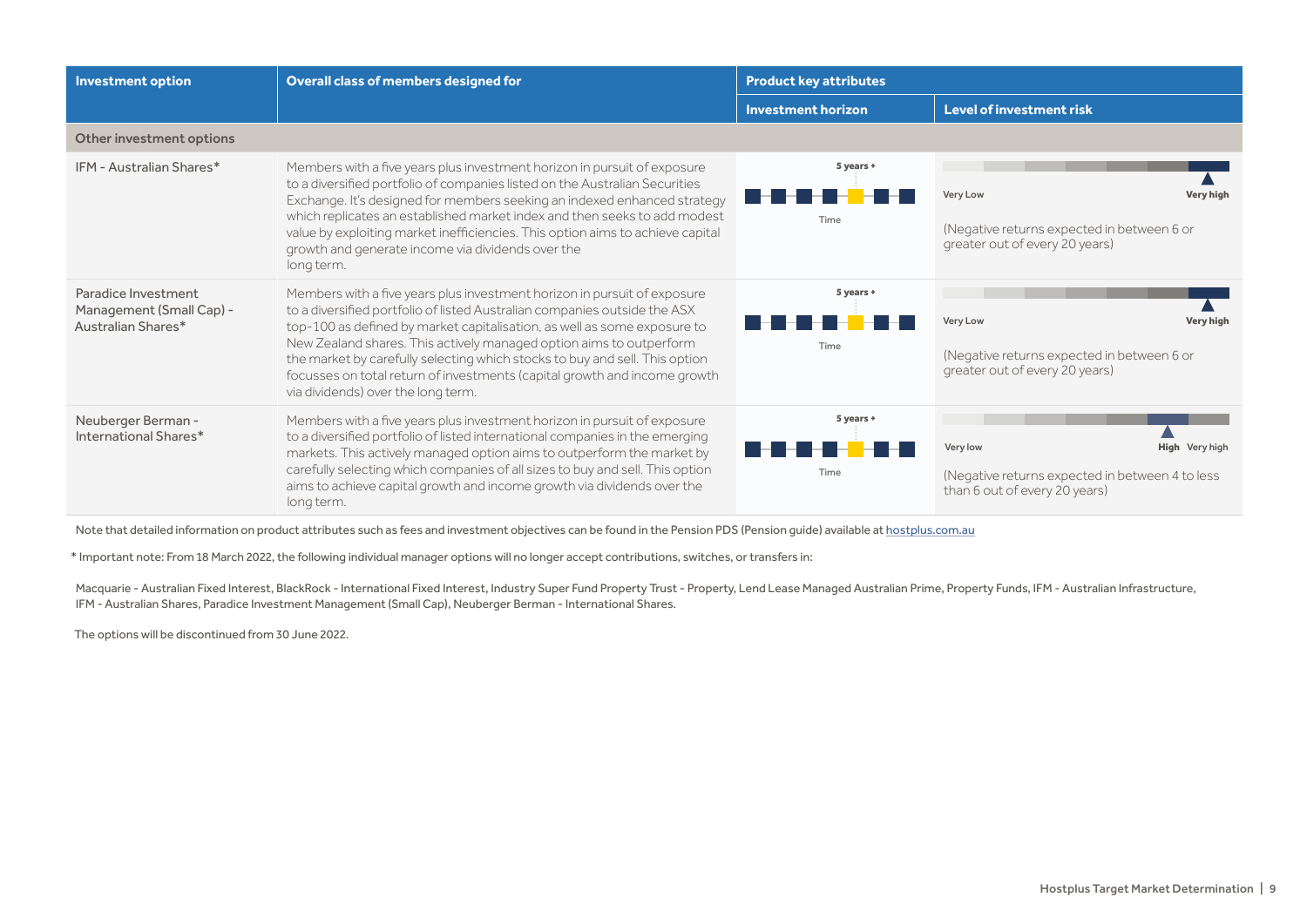## 3. Distribution

The below table outlines Hostplus' permitted distribution channels and associated distribution conditions or restrictions for *Pension Plan*.

| <b>Distribution Channel</b>                                        | <b>Permitted Channel</b> | <b>Distribution conditions/ restrictions</b>                                                                                                                   |
|--------------------------------------------------------------------|--------------------------|----------------------------------------------------------------------------------------------------------------------------------------------------------------|
| Direct channels through Hostplus                                   | Yes                      |                                                                                                                                                                |
| Through personal advice                                            | Yes                      | · This product can only be distributed to the target market specified in this document.                                                                        |
| Through authorised representatives by general/intra-fund<br>advice | Yes                      | • This product can only be offered and/or issued in accordance with the relevant product<br>terms and conditions outlined in the Product Disclosure Statement. |
| Rating and research agencies                                       | Yes                      |                                                                                                                                                                |

The distribution conditions outlined above will be reviewed if distribution channels change.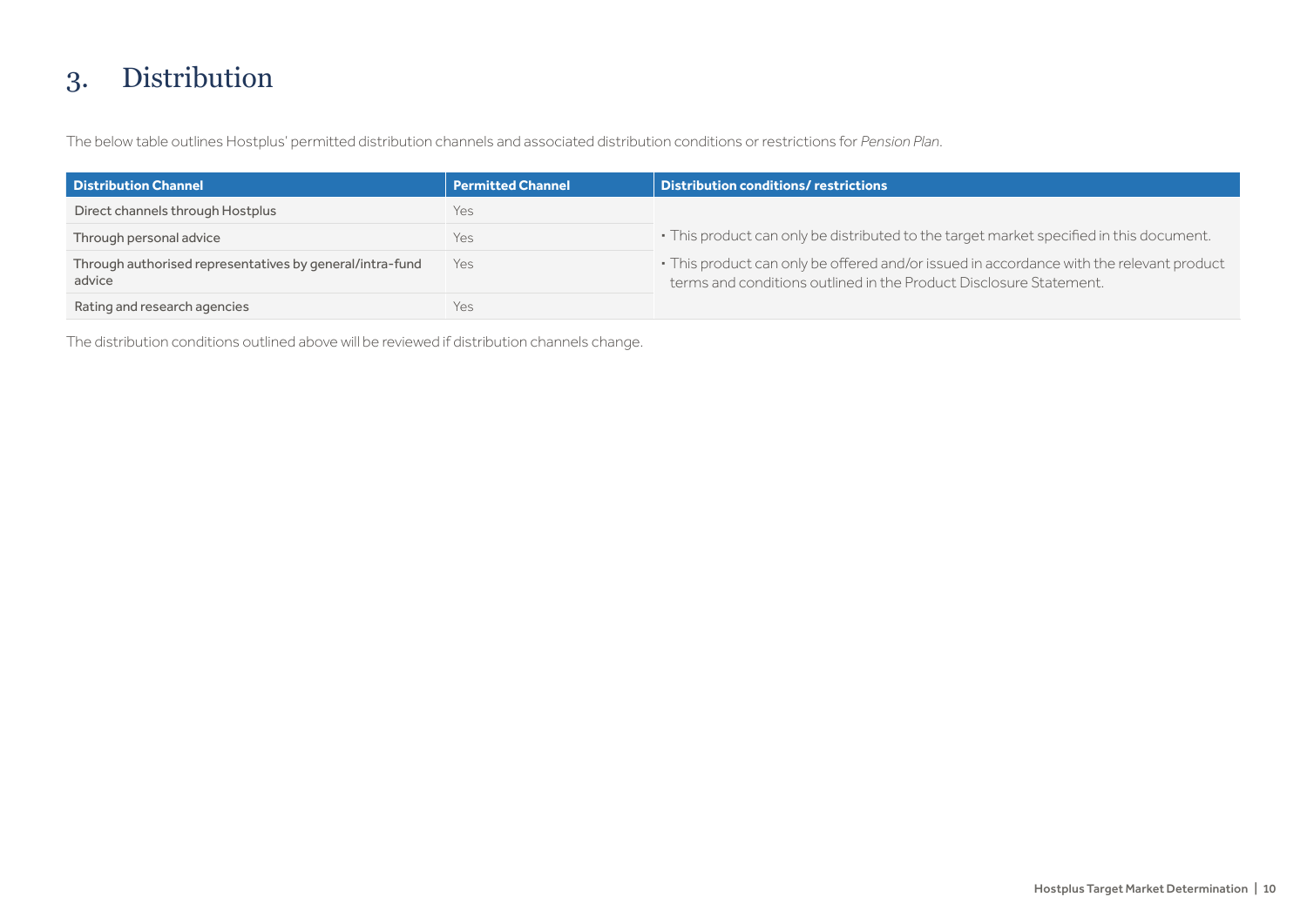### 4. Review process

This target market determination will be reviewed annually with a maximum review period of 15 months between the reviews and with an initial review to be undertaken within 12 months of the effective date. There are a number of events which will trigger an out of cycle review. These review triggers are as follows:

- **·** Receipt of a significant or unexpectedly high number of complaints from customers who have acquired this product, regarding the product design, features, availability and any distribution condition that would reasonably suggest that this TMD is no longer appropriate.
- **·** Material changes, additions or removals of key product options and/or attributes such as liquidity, administration fees, investment objectives, strategic asset allocation or terms and conditions that would reasonably suggest that this TMD is no longer appropriate.
- **·** The Target Market and product attributes described in this TMD is found to include materially incorrect or misleading information that reasonably suggests that this TMD is no longer appropriate.
- **·** Material changes to distribution conditions of the product that would reasonably suggest that this TMD is no longer appropriate.
- **·** Receipt of a Product Intervention Power order from ASIC requiring Hostplus to cease retail distribution of this product.
- **·** Occurrence of a significant dealing(s) outside of the TMD that would reasonably suggest that this TMD is no longer appropriate.
- **·** The trustee makes a determination for purposes of s52(9) of Superannuation Industry (Supervision) Act 1993 (Member Outcomes Assessment) that the financial interests of the customers who hold this product are unlikely to be met.
- **·** Failure to meet the performance test benchmarks stipulated under the Your Future Your Super legislation (noting the performance test will not apply to the direct investment option (Choiceplus)).
- **·** Material changes to the investment profile of member cohorts that would reasonably suggest that this TMD is no longer appropriate.

Where a review trigger has occurred, the Trustee and all distributors must cease distribution conduct and any party (including the administrator) must cease giving a retail client a product disclosure statement as soon as is practicable and no later than 10 business days, unless the review occurs within that period of time and a new TMD is made or the relevant trigger event is resolved.

## 5. Distributor requirements

Hostplus regularly monitors the consistency of the distribution of its *Pension Plan* with the Target Market on a quarterly basis. In order to assist Hostplus with the identification of potential issues with the distribution of *Pension Plan* distributors are required to report the information to Hostplus as outlined below:

| <b>Reporting</b>                   | <b>Format</b>                                                                                                                                                                                                                                         | <b>Provider</b> | <b>Frequency</b>                                                                                                                   |
|------------------------------------|-------------------------------------------------------------------------------------------------------------------------------------------------------------------------------------------------------------------------------------------------------|-----------------|------------------------------------------------------------------------------------------------------------------------------------|
| Complaints                         | Any complaints received by<br>Distributors about the Pension<br>Plan where the complaint relates<br>to product design, or product<br>distribution conditions.<br>The distributor should provide<br>all of the complaint details<br>where appropriate. | Distributor     | Quarterly                                                                                                                          |
| Sales of Product<br>outside of TMD | Distributors should report all<br>sales outside of the target<br>market that were not based on<br>personal advice. This should<br>include an indicator as to why<br>the distribution is outside of the<br>target market.                              | Distributor     | Quarterly                                                                                                                          |
| Significant<br>dealings            | Distributors should advise of any<br>significant dealings outside of<br>the target market.                                                                                                                                                            | Distributor     | As soon as possible.<br>No later than 10<br>business days after<br>the distributor<br>becomes aware of<br>the significant dealing. |